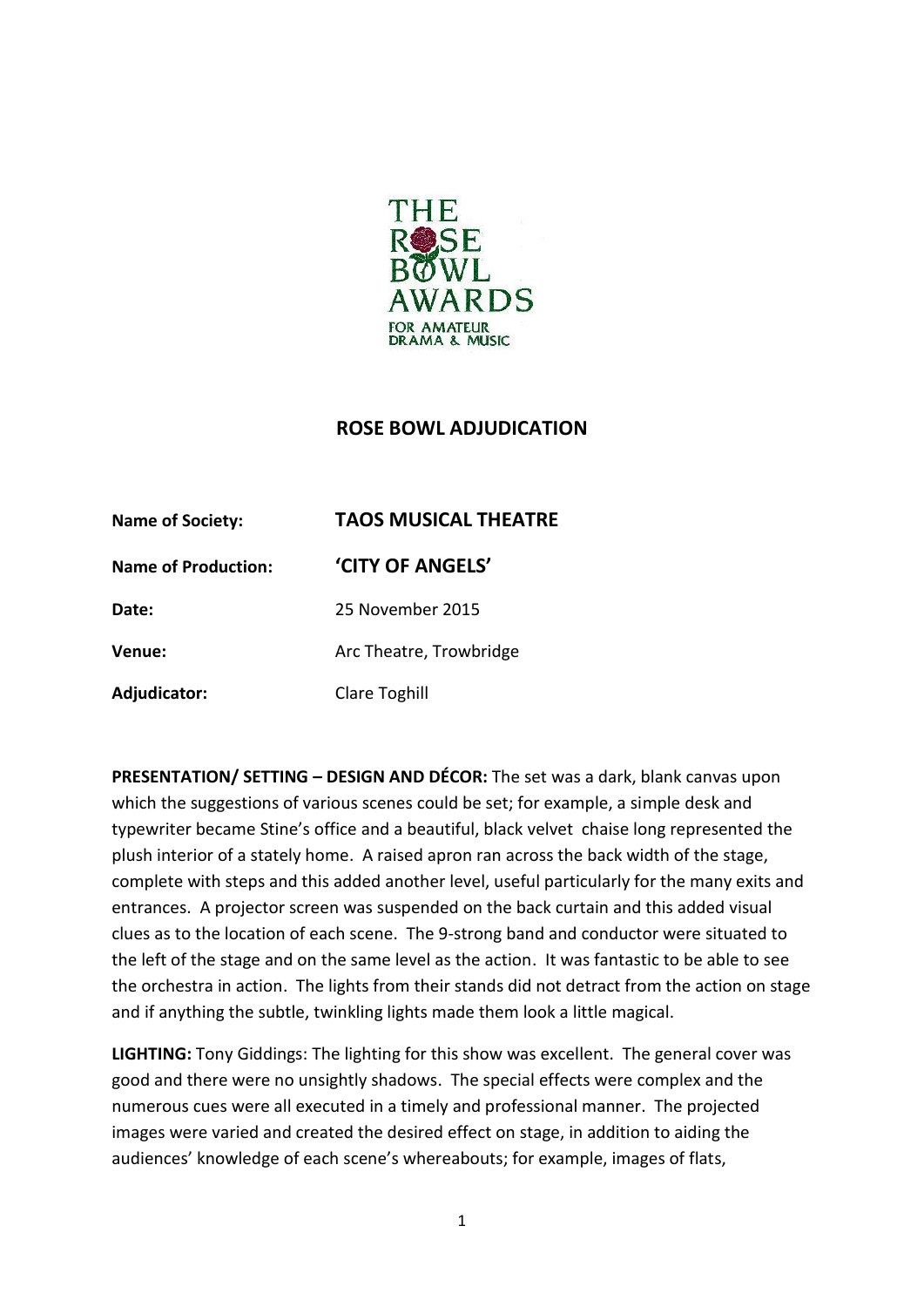'Hollywood land', a jail, an office door were lit up on the back curtain. The script requires that the screenplay plot is as monochrome as possible. The bright, white lighting certainly enhanced this and the Film Noir look was definitely achieved. To represent warmer climes, a soft straw light bathed the stage. The blackouts were swiftly achieved. Red lighting was employed at times to highlight reverse action was taking place, as we were effectively inside Stine's writing head. This was extremely effective. Overall, it can be said that this department can feel very satisfied with their input here; very well done.

**SOUND AND EFFECTS:** Ian Fisher for 'Sum and Difference': The sound levels were spot on. The music was loud and rousing. The speaking voices and vocals were all superbly balanced. The sound effects were numerous; particularly of ringing phones, with the exception of one small error, these were all superbly timed and executed. The many spoken voice-overs were played at a slightly higher level and this was very effective. The exaggerated taps and clicks from the typewriter as Stine furiously typed were very good. Car horns sounded out well. The sound of thunder in Act 2, was pleasingly atmospheric. Well done to this department.

**PROPS:** Christina Barnes, Members and friends of the society: The Wardrobe Mistress in the final scene wore a wristband of pins had a tape measure around her neck. The Make-up artists had the full kit in portable boxes of the era. The wireless was an authentic prop and it even lit up when in use. The kit for the barber was correct. The tall, boxed Microphone on the stand in the Blue Note was also authentic-looking. The Iron Lung was life-sized, effective and it was cleverly stored away from the auditorium and wheeled on past the audience with minimal fuss – I expect that it took a few rehearsals to get this bit right! The upper casing of the lung was easily removed for the inhabitant to get in and out of it. The public call box stand was great.

**COSTUME:** Joan Baggs, Sandra Tucker, Michelle Hole and hired costumes from Bath Theatrical Costumiers: It is pleasing to note that there was a mix of hired and sourced/made costumes. The production was beautifully dressed and the era of 1940's Los Angeles was perfectly brought to life. The 'blood' on the Technician's lab coat could have appeared 'fresher' or more realistic. Slim-cut dresses, silky, luxurious fabrics, sharp suits, immaculate accessorising, made this an opulently visual feast. Tank tops, slacks, pearls, clutch bags, satin shoes, Trilby hats, Mary-Jane shoes, highly-polished brogues, bow-ties, long evening gloves, tennis whites, a 'Nehru' jacket, palazzo pants….It was a highly styled and very attractive production. Well done.

**HAIR & MAKE UP:** Kate Millard Starkey, students from Wiltshire College, Wigs: Peggy Snook: The hair and wigs were perfect for this era. Hair was rolled (top reverse rolls) and waved and pinned into place; the cast looked glamorous and immaculate. The wigs used to suggest the fictional characters were mostly hair pieces and extensions and these were used to great effect. The ladies wore make-up you would expect from the era; flawless matt

2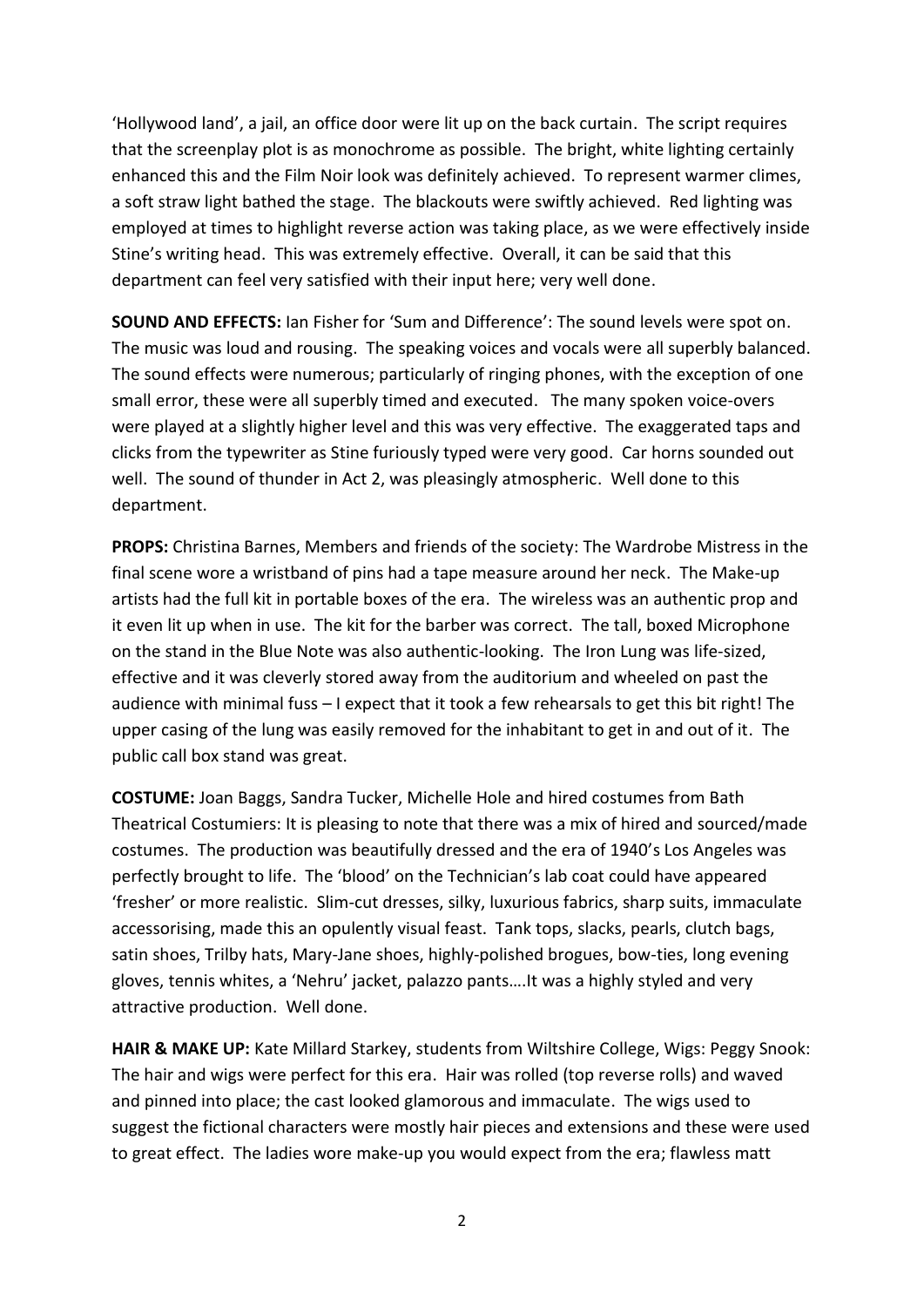foundation (heavy coverage), defined eyebrows, the film-noir look of cat-eye eye-liner, smoky eyes and a slash of red lipstick.

**STAGE MANAGEMENT:** Ollie Phipps and Emma Elliott: My word, what a slick production! This is a truly challenging and complex piece of theatre with the numerous cues, location changes and character-swaps; it could leave a lesser company in a bit of a spin. Not so for TAOS. This production used levels, split-screens, coded lighting, voice-overs and prerecorded sections – all to great effect.

**MUSIC/ORCHESTRA/MUSICAL DIRECTION:** Helen Heaton: The orchestra was outstanding. The music they created together was rousing and uplifting. It was a 9-strong band, consisting of a piano, percussion, Reeds, trumpets, bass and a trombone. The Orchestra worked beautifully alongside the actors and the technicians of this production. Super work.

**DIRECTION:** Andrew Curtis: The fading in and out of voices, the use of voiceovers and gesticulation, whilst characters soliloquised was super. This is a technically demanding show and the playwright's intention was fully realised here, on stage in Trowbridge. The rewinding of sections of the story was easily brought to life under a red glow and these were perfectly timed. The split-screen worked well and the use of the projected images behind enhanced the audiences' understanding of the complex plot. Why in Act 2, did the singers venture up to the balcony, do nothing and then depart again in the dark? There seemed no reason to do this. The physical theatre and street-fight scenes were deftly executed. The tableaux of the Ensemble at the party worked brilliantly, although their eye lines were somewhat mismatched here, during the action before and after this moment. Stone's escape scene was very well played-out. This was a brave choice of show to direct and TAOS, under your guidance, pulled it off. Congratulations.

**SINGING:** Helen Heaton: 'What You Don't Know About Women', was fabulous. We wanted to hear each and every word these girls had to say on the subject – and we did. There was a depth of feeling here. Their simultaneous head nods brought this number to a pleasing end. 'The Buddy System' was rousing and catchy and purely entertaining. The Ensemble looked up and out at the audience. 'Everybody's Gotta Be Somewhere' was a weaker number; the solos here weren't strong and the timing was out, although there was some pleasing stage business going on with members of the Ensemble and the pictures they made with their street-scene groupings were good. 'All You Have to do is Wait', was well-performed. 'You're Nothing Without Me' was fantastic; two finely matched voices battled it out before us, with utter conviction. There was a fabulous 'Big Band' sound to accompany this. 'Stay with Me' gave us some lovely harmonies. 'With Every Breath I take', sang by Bobbi, Stone and Stine, was a superb number, possibly the most reminiscent of the Film Noir Genre in the production; it was glamorous, tragic, stylised and authentic. 'Funny' was powerful and moving.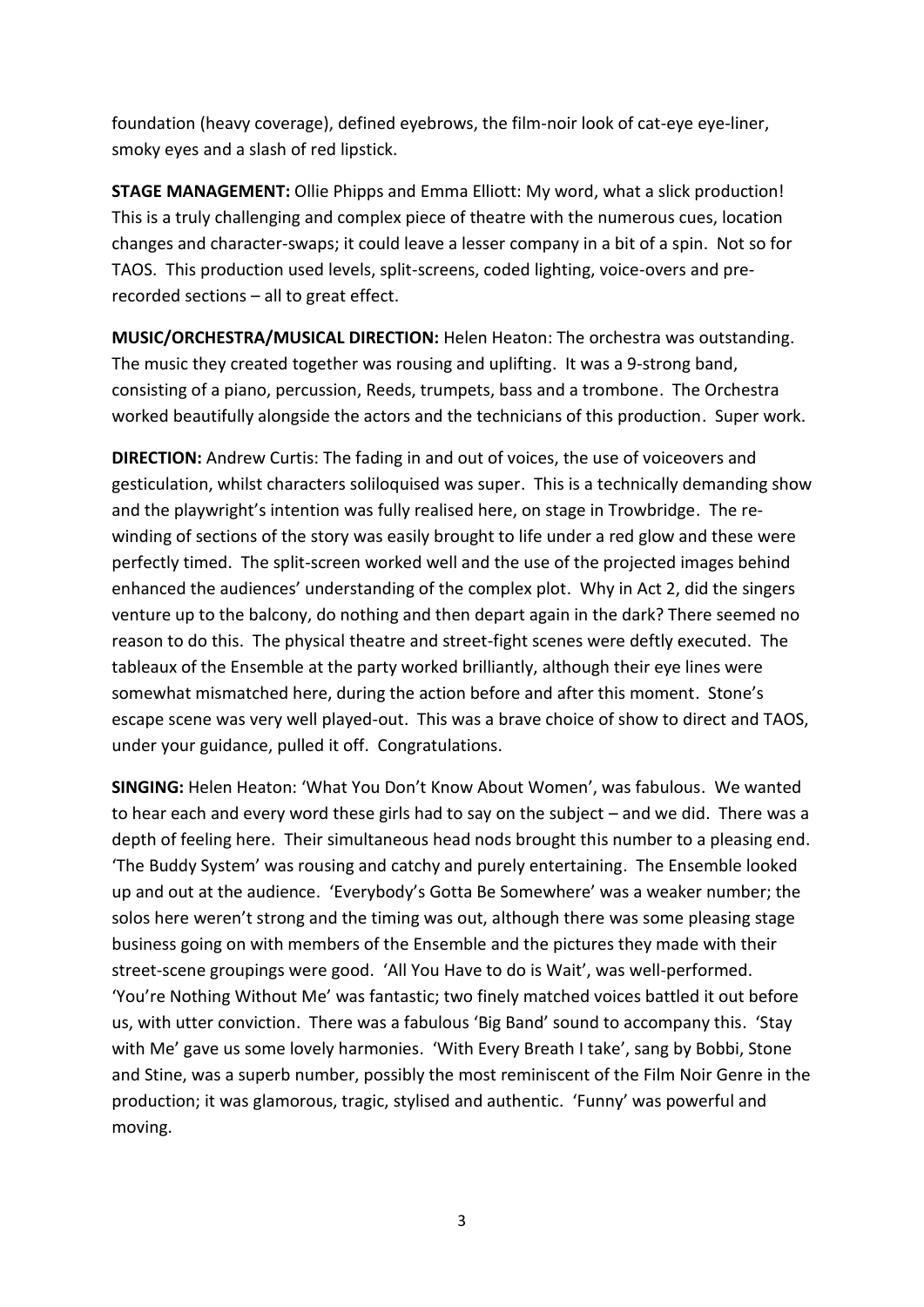**MOVEMENT AND DANCE:** Sarah Hanks: There were no large-scale dance routines in this show; rather there were more intimate groupings of movement to accompany the songs. As previously mentioned, the stage-fighting was superb. Also worth mentioning are the very neat endings as each ensemble number came to a close. This may seem like a small point, but it really makes a difference to see musical and choral numbers neatly finished; with extended eye lines and strong positions held. Well done. The movement in, 'All You Have to do is Wait' was exotic and fun, although it felt at this point as the show had started to unravel … nothing to do with TAOS, simply that the script had started to run away with itself a little and that it was time for the Interval! Overall, the movement was slick and reminiscent of the period.

**PRODUCTION: Show Co-ordinator:** Matt Heaton: This is not a production for the fainthearted. The technical precision this show requires is extensive and unrelenting. It is a weighty show that requires much of both its cast and its crew. Co-ordinating this production must have required a huge amount of planning and it certainly paid off here. Well done.

## **THE CAST:**

**Stine: Sean Andrews:** This was a memorable performance. He was dour, fed-up, selfabsorbed and utterly convincing. We wanted to see him succeed. This was truthful acting; subtle and yet full of passion for his cause. His singing voice was fabulous and he articulately belted out the tricky score with great ease. His eye-lines were spot-on; this was a fully-rounded and believable characterisation of quite a complex character.

**Stone: Sam Stevens:** There were so many great lines of dialogue; slow down at times to let the audience digest what you are saying. This was a physically pleasing performance with lots of gesture and intention. His song about needing the 'dough' was great and the high notes were effortlessly achieved. His answer to Mallory's question regarding the number of lost people he has found in his bed was great, "So far? Just me".

**Gabby/Bobbi: Leonie Macaslin:** Gabby's frustration was superbly brought to the surface in this sensitively portrayed characterisation. This was truthful acting and she engaged the audience immediately. Leonie brought the dialogue to life for us, "When are you gonna like yourself a little more so you can stand for people to like you a little less?" What a great line! 'Every Breath I Take' was beautifully performed and as a result, was very alluring. This was another mature and intelligent performance. The tussle with Stone and Irvine was neat and effective. Gabby's song, 'It Needs Work' was bouncy and vitriolic. Her anger was tangible, but never overly-exaggerated; this was convincing.

**Donna/Oolie: Michelle Hole:** This actor possesses a lovely, rich vocal tone, which lent all of her dialogue warmth and sincerity. Donna was a grounded and warm characterisation. Oolie's song, 'You Can Always Count on Me' was stunning. There was a real depth of feeling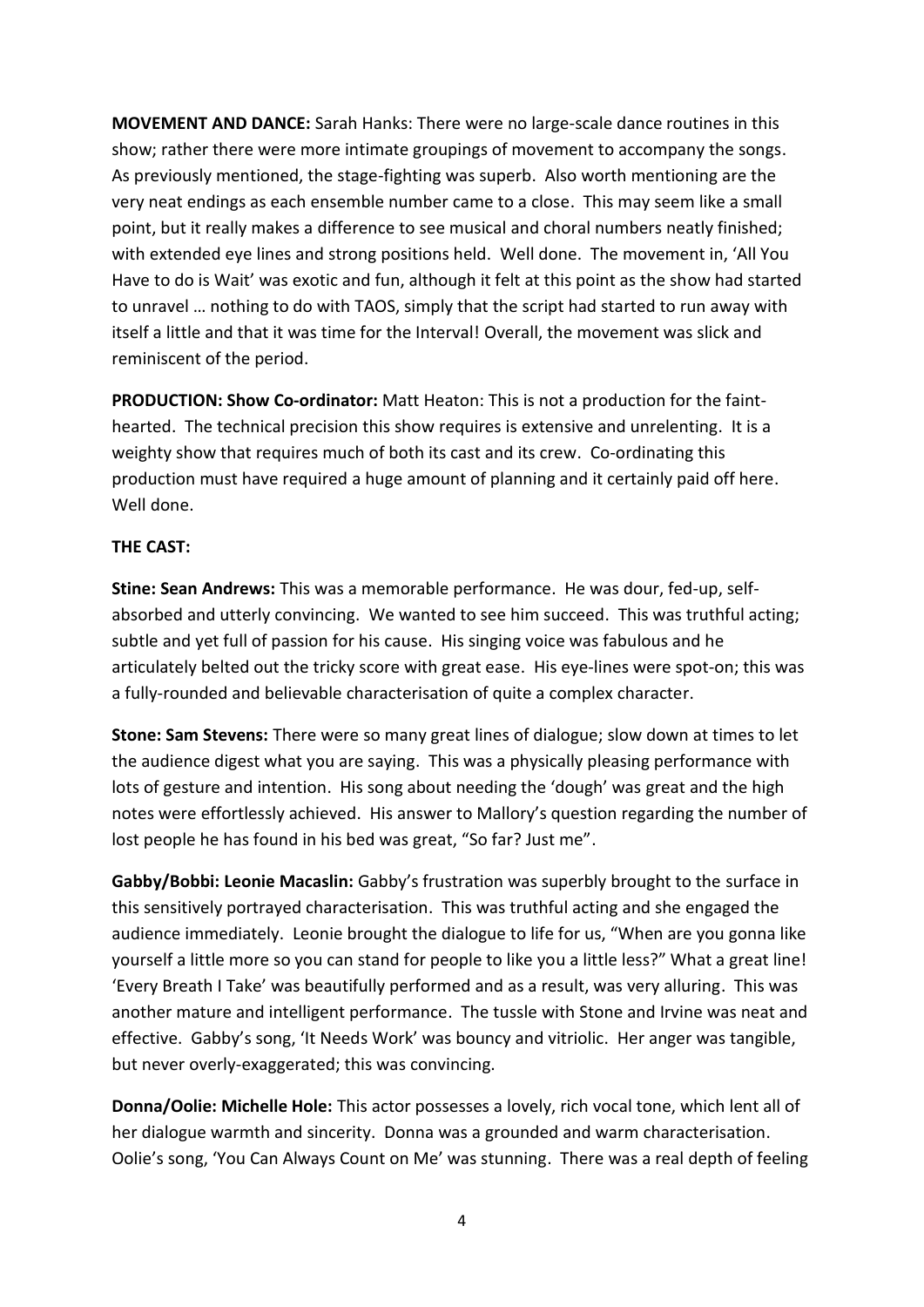here as she opened up about her repeated failings with men. Her switch into Donna was quick and professionally realised. The dialogue between Donna and Stine was witty and fast-paced. Here she was sassy and captivating. This performer has a very natural, watchable quality.

**Buddy Fidler/Irwing S Irving: Paul West:** Here we had a very capable actor whose American accent was spot-on. His singing into the phone as his shoes were being shined was entertaining and we hung off his every word. He was always neat, soave and completely self-absorbed; this was a superb characterisation. He danced and lightly pushed Stine around his office with elegance and charisma. The delivery of his dialogue was relaxed and authoritative; we were in very safe hands here. His huge enigmatic gestures were very fitting in, 'The Buddy System'. This was a very watchable performance (both characters); slick and professional.

**Carla Haywood/Alaura Kingsley: Lesley Windsor:** Alaura's first entrance was captivating as she sashayed into the space to the slinky music. She was demanding, poised and articulate. She sang with clear diction and intent. Her voice suited the lower range of this score. Her first exit, "Good day." was every inch as exciting as her first entrance. This was a compelling performance in all. In her immaculate tennis whites, she was even more imperturbable and unfaltering in her attitude, as the young Peter gingerly massaged her knee. The musical number here was superb; full of innuendo and fun. In Act Two, as Carla Haywood, she was equally stylish in her feminine bathrobe and the natural delivery of her dialogue with Buddy was pleasing.

**Avril Raines/Mallory Kingsley: Lydia Stevens:** 'Lost and Found' was a sultry low-noted affair and it was executed in a super voice-breathy but powerful. This number was performed in profile for the best part, so she could have looked up and out a little more, saying that, it was a lovely number overall. Avril was a smashing starlet.

**Pancho Vargas/ Lieutenant Munoz: Simon Chown:** Munoz, "…You're not going to need a scarf at night, not with my breath on your neck." This was menacing and witty. We fully believed him! His song was fun and full of quirky, overblown gestures. He was fully committed to this number. At times, the accent was a little inconsistent, but this didn't seem to worry the audience one bit. This was a very physical performance.

**Jimmy Powers: Michael Adams:** He looked every inch the part in his smart, tartan jacket. His earring reference was perfectly timed.

**Gilbert/Mandril:Mike Holden:** Mandril was a composed figure of authority, as a spiritual therapist. He stood fast and was able to clearly demonstrate his passion for meditation and the like.

**Officer Pasco/Del Dacosta: Ed Byrne:** Officer Pasco embodied this role, standing with legs apart and hands behind his back. Del was flamboyant and eccentric.